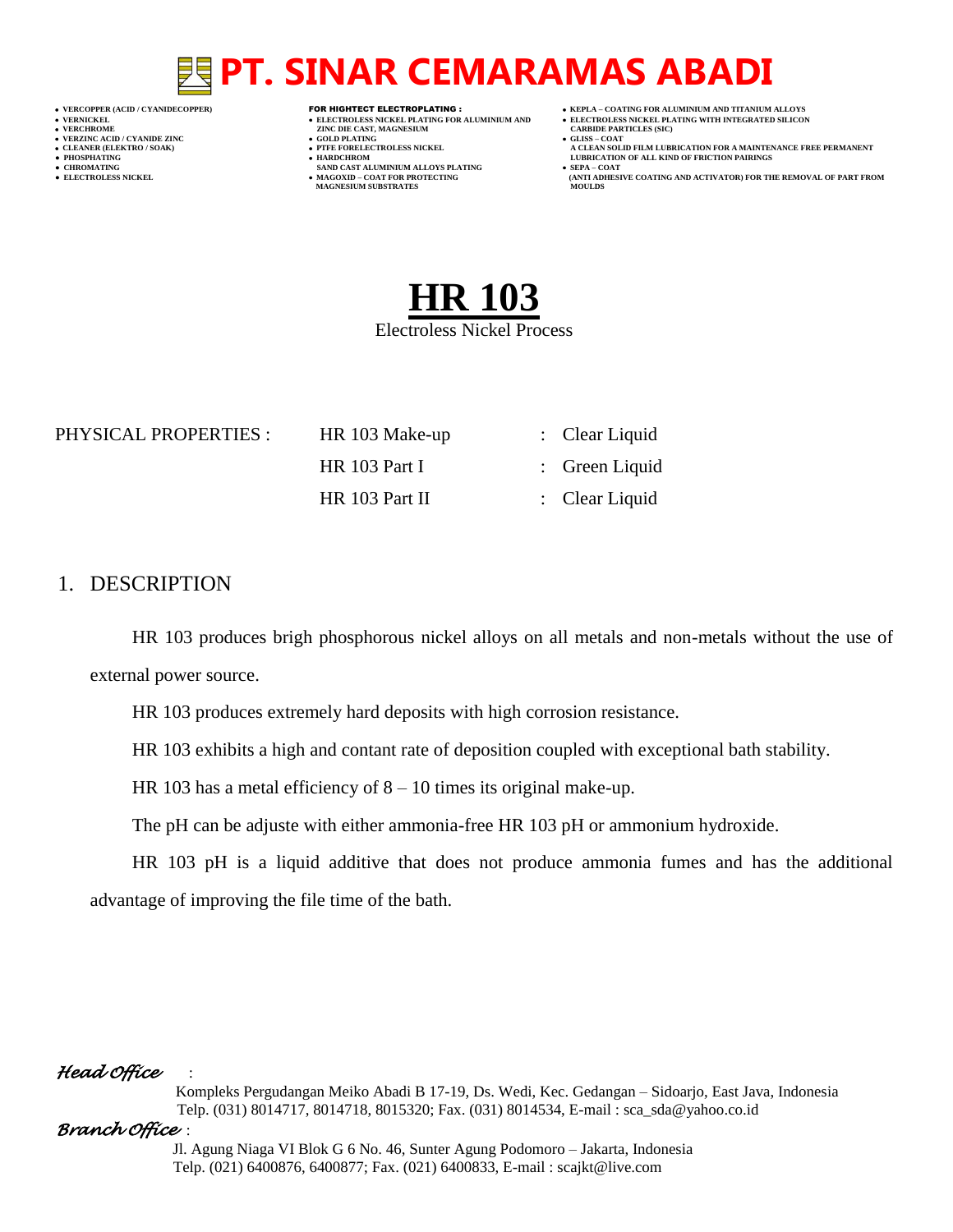- 
- 

- 
- 
- 

# 2. EQUETMENT

- **VERNICKEL ELECTROLESS NICKEL PLATING FOR ALUMINIUM AND**<br>• VERNICKEL PLATING WITH INTEGRATED SILICON<br>• VERCHROME **DELECTROLESS NICKEL PLATING WITH INTEGRATED SILICON**<br>• VERCHROME **CARBIDE PARTICLES** (SIC) **VERCHROME (ACID/CTANIDE ZINC )<br>
• VERCHROME 2INC DIE CAST, MAGNESIUM (CARBIDE PARTICLES (SICKEL PLATING FOR ALUMINIUM AND )<br>
• VERCHROME 2INC DIE CAST, MAGNESIUM (CARBIDE PARTICLES )<br>
• CLEANER (ELEKTRO / SOAK) (CLEANER (** 
	- **v GOLD PLATING**<br>**• PTFE FORELECTROLESS NICKEL**
	-
- **● CHROMATING SAND CAST ALUMINIUM ALLOYS PLATING SEPA – COAT MAGNESIUM SUBSTRATES MOULDS**
- **VERCOPPER (ACID / CYANIDECOPPER)** FOR HIGHTECT ELECTROPLATING :  **KEPLA – COATING FOR ALUMINIUM AND TITANIUM ALLOYS**
	-
	-
- **A CLEAN SOLID FILM LUBRICATION FOR A MAINTENANCE FREE PERMANENT ● PHOSPHATING HARDCHROM LUBRICATION OF ALL KIND OF FRICTION PAIRINGS**
- **● ELECTROLESS NICKEL MAGOXID – COAT FOR PROTECTING (ANTI ADHESIVE COATING AND ACTIVATOR) FOR THE REMOVAL OF PART FROM**

| a) | Tanks      | : Titanium or stainless steel which is anodically protected, glass or propylene ( |
|----|------------|-----------------------------------------------------------------------------------|
|    |            | resistant to a temperature of $90o \text{ C}$ ).                                  |
|    |            | Plastic liners (e.g. bags made of polythene) which are loose and thus easy to     |
|    |            | dispose off, are suitable for use in stainless steel.                             |
| b) | Heating    | : Heating should be done with PTFE-steam-coils or immersion heaters (glass,       |
|    |            | porcelain or PTFE)                                                                |
| C) | Agitation  | : This feature is highly recommended particularly near to immersion heater if     |
|    |            | the letter are in use. Gentle air agitation is permissible, but must be avoided   |
|    |            | directly under any parts being process.                                           |
| d) | Filtration | : The use of filters made of polypropylene and free of any metal components is    |
|    |            | essentil. $5 - 10$ micron cartridges should be employed.                          |

# 3. SOLUTION MAKE - UP

## BATH MAKE-UP FOR 100 LITRES

| HR $103 - Part I = 8.0$      | litres      |  |
|------------------------------|-------------|--|
| HR $103 - Make$ -Up          | 15.0 litres |  |
| Distilled or deionised water | balance     |  |

Adjust pH to 4.8 – 5.0 by using ammonium hydroxide or HR 103 pH or 10 % Sulphuric acid. Now fill up to 100 litres with distilled or deionised water.

## *Head Office* :

 Kompleks Pergudangan Meiko Abadi B 17-19, Ds. Wedi, Kec. Gedangan – Sidoarjo, East Java, Indonesia Telp. (031) 8014717, 8014718, 8015320; Fax. (031) 8014534, E-mail : sca\_sda@yahoo.co.id

### *Branch Office* :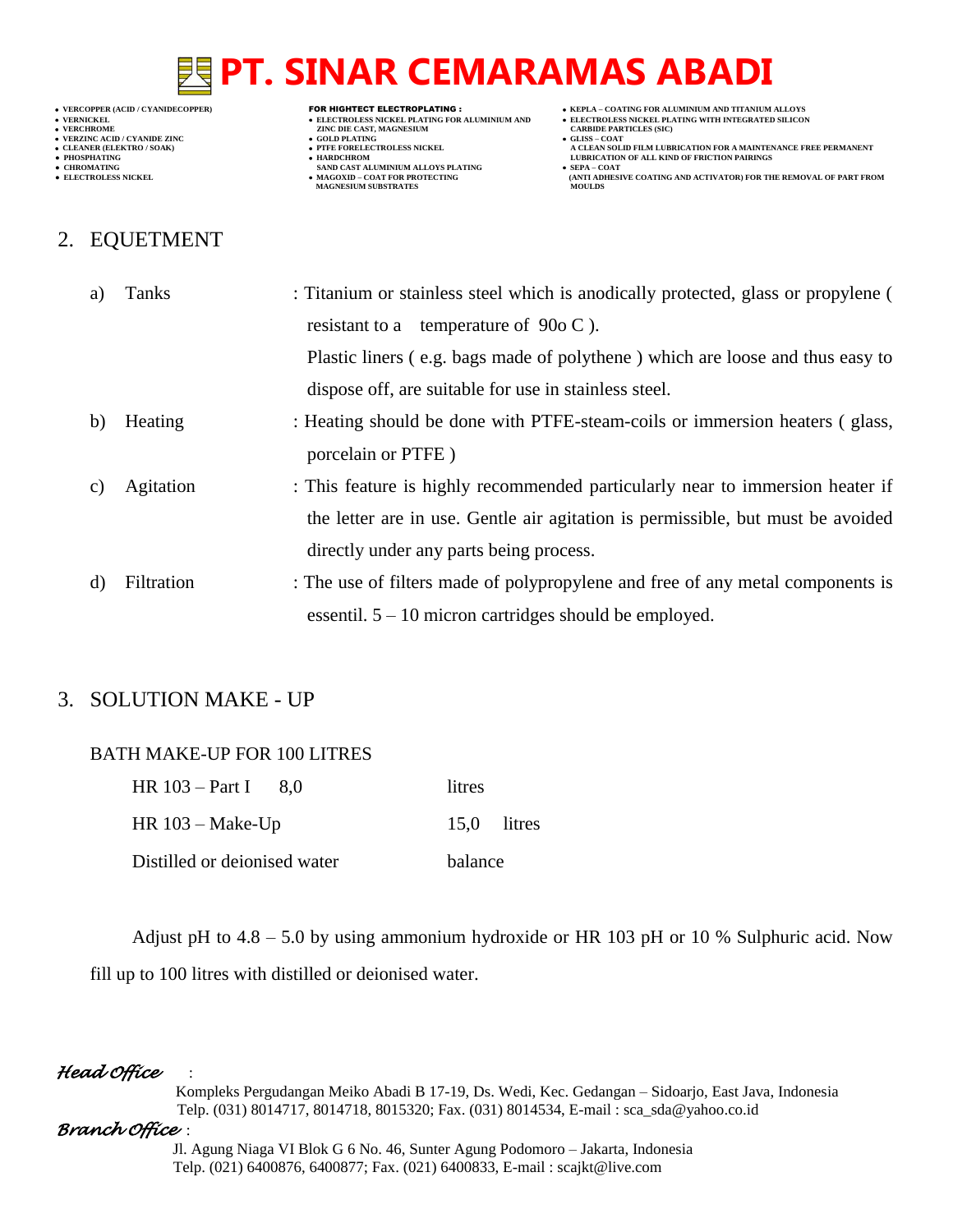${\small \begin{array}{ll} \bullet\text{ VERCHROME} & \text{CARBIDE PAR} \text{ PARBIDE PAR} \\\bullet\text{ VERZINC ACID / CYANDE ZINC} & \bullet\text{ GLLBIDE PAR} \\\bullet\text{ CLLBNER (ELERTRO) / SYANDE ZINC} & \bullet\text{ GLLBNP} \\\bullet\text{ CLLBNRO} / SYANDE ZINC A \\\bullet\text{ CLLBNP} & \bullet\text{ CLLBNP} \end{array} \label{eq:ex1}$ 

- **v GOLD PLATING**<br>**• PTFE FORELECTROLESS NICKEL**
- 
- **● CHROMATING SAND CAST ALUMINIUM ALLOYS PLATING SEPA – COAT MAGNESIUM SUBSTRATES MOULDS**
- **VERCOPPER (ACID / CYANIDECOPPER)** FOR HIGHTECT ELECTROPLATING :  **KEPLA – COATING FOR ALUMINIUM AND TITANIUM ALLOYS**
- **VERNICKEL ELECTROLESS NICKEL PLATING FOR ALUMINIUM AND**<br>• VERNICKEL PLATING WITH INTEGRATED SILICON<br>• VERCHROME **DELECTROLESS NICKEL PLATING WITH INTEGRATED SILICON**<br>• VERCHROME **CARBIDE PARTICLES** (SIC)
	-
- **A CLEAN SOLID FILM LUBRICATION FOR A MAINTENANCE FREE PERMANENT ● PHOSPHATING HARDCHROM LUBRICATION OF ALL KIND OF FRICTION PAIRINGS**
- **● ELECTROLESS NICKEL MAGOXID – COAT FOR PROTECTING (ANTI ADHESIVE COATING AND ACTIVATOR) FOR THE REMOVAL OF PART FROM**

# 4. WORKING CONDITIONS :

|                 | a) pH value                            | $4.5 - 5.2$                                          |
|-----------------|----------------------------------------|------------------------------------------------------|
|                 |                                        | To lower pH use 10 % Sulphuric acid                  |
|                 |                                        | To raise pH use 50 % ammonium hydroxide or HR 103 pH |
| b)              | Temperature                            | $88 - 95$ o C                                        |
|                 |                                        | Temperature should be lowered when not in use.       |
| $\mathcal{C}$ ) | Filtration                             | Continuously                                         |
| d)              | Rate of deposition                     | 20 my/h at 90 o $C$                                  |
|                 |                                        | 25 my/h at 95 o $C$                                  |
| e)              | Recommended workload $0.5 - 2.5$ dm2/l |                                                      |
| f               | Nickel content $5.8 - 6.2$ g/l         |                                                      |

# 5. REPLENISHING

The HR 103 process is easy to operate. The bath can be maintained by adding HR 103 Part I and HR Part II. This is done based on chemical analysis.

| <b>COCENTRATION</b><br>As per analysis | <b>REPLENISHING</b><br>HR 103 Part I | HR 103 Part II |
|----------------------------------------|--------------------------------------|----------------|
| 90%                                    | $8.0$ ml/l                           | $8.0$ ml/l     |
| 80 %                                   | $16.0$ ml/l                          | $16.0$ ml/l    |
| 70 %                                   | $24.0$ ml/l                          | $24.0$ ml/l    |

Per  $\mu$ /dm<sup>2</sup> are used 1.0 HR 103 Part I and 1.0 ml HR 103 Part II.

### *Head Office* :

 Kompleks Pergudangan Meiko Abadi B 17-19, Ds. Wedi, Kec. Gedangan – Sidoarjo, East Java, Indonesia Telp. (031) 8014717, 8014718, 8015320; Fax. (031) 8014534, E-mail : sca\_sda@yahoo.co.id

### *Branch Office* :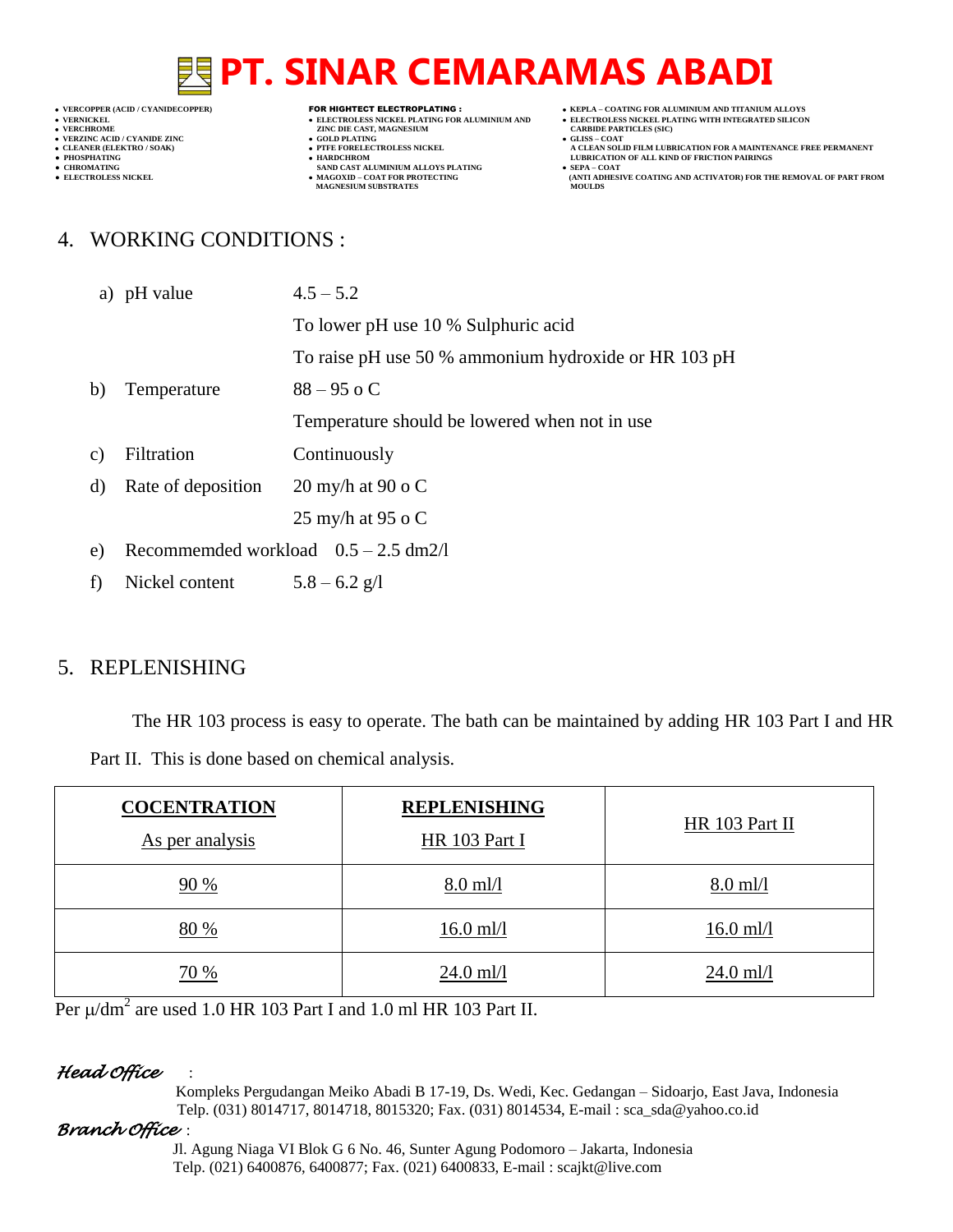- 
- 

- **VERT ASSESSED ASSESSED ASSESSED ASSESSED ASSESSED ASSESSED ASSESSED ASSESSED ASSESSED ASSESSED ASSESSED ASSESSED ASSESSED ASSESSED ASSESSED ASSESSED ASSESSED ASSESSED ASSESSED ASSESSED ASSESSED ASSESSED ASSESSED ASSESSED**
- **VERZINC ACID / CYANIDE ZINC GOLD PLATING GLISS – COAT**
- **● CHROMATING SAND CAST ALUMINIUM ALLOYS PLATING SEPA – COAT**
- **VERCOPPER (ACID / CYANIDECOPPER)** FOR HIGHTECT ELECTROPLATING :  **KEPLA – COATING FOR ALUMINIUM AND TITANIUM ALLOYS**
- **VERNICKEL ELECTROLESS NICKEL PLATING FOR ALUMINIUM AND ELECTROLESS NICKEL PLATING WITH INTEGRATED SILICON**
	-
- **CLEANER (ELEKTRO / SOAK) PTFE FORELECTROLESS NICKEL A CLEAN SOLID FILM LUBRICATION FOR A MAINTENANCE FREE PERMANENT ● PHOSPHATING HARDCHROM LUBRICATION OF ALL KIND OF FRICTION PAIRINGS**
- **● ELECTROLESS NICKEL MAGOXID – COAT FOR PROTECTING (ANTI ADHESIVE COATING AND ACTIVATOR) FOR THE REMOVAL OF PART FROM MAGNESIUM SUBSTRATES MOULDS**

# 6. GENERAL INFORMATION

- a) pH is best determined at ambient temperature using electrometric methods. Although pH paper can be used if the preffered methods is not feasible, a salt error of App. 0.4 pH low means that the bath must be held between an apparent range of 4.4 and 4.8 when establishing the pH at working temperature.
- b) Pumps which are used should have special designed seals.
- c) If Nickel metal percentage drops below 50 % don't make addition until bath has been cooled down to room temperature.
- d) Proper chemical cleaning of parts to be plated with Electroless Nickel is most important to insure maximum perfomance.
- e) Deposition rate degreases as pH of the plating bath is degreasing
- f) Do avoid any drag in of impurities, because the sistem can be effected negatively.

# 7. PHYSICAL PROPERTIES OF A NICKEL DEPOSIT

a) Phosphor content  $8-12\%$  (depends how long bath is in use) b) Hardness  $45 - 48$  RC or  $500 - 600$  V (not hot treated) Hardness 69 RC or  $900 - 1100$  V (heat treated 400 o C 1 hr) c) Ductility Follows the expansion of basis material to a minimum of  $0.8 - 1.6 %$ without cracking. d) Melting point  $870 - 1150$  oC e) Density  $7.8 - 8.0 \text{ g/cm}^3$ f) Spec. Elec. Resistance  $80 - 95$  my ohm cm (after heat-treatment) 60 my ohm cm g) Heattranfer Coefficient 0.04 W/cm xo C (after heat-treatment) 0.05 W/cm xo C h) Abrasion test  $2 - 15$  mg/1000 RP

# *Head Office* :

 Kompleks Pergudangan Meiko Abadi B 17-19, Ds. Wedi, Kec. Gedangan – Sidoarjo, East Java, Indonesia Telp. (031) 8014717, 8014718, 8015320; Fax. (031) 8014534, E-mail : sca\_sda@yahoo.co.id

## *Branch Office* :